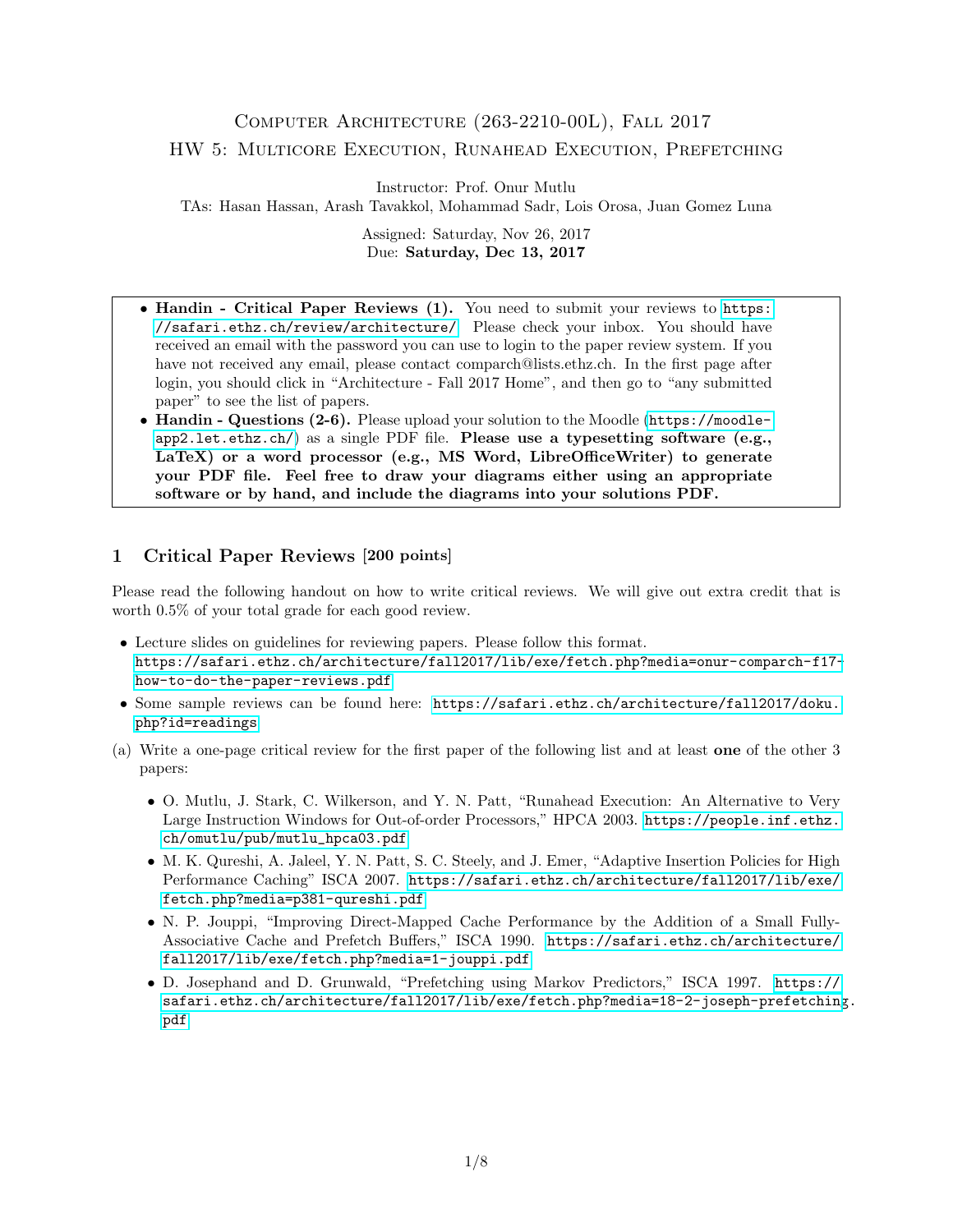#### 2 Running Ahead [200 points]

Consider the following program, running on an in-order processor with no pipelining:

|    |  | LD R1 $\leftarrow$ (R3) // Load A   |  |  |
|----|--|-------------------------------------|--|--|
|    |  | ADD R2 $\leftarrow$ R4, R6          |  |  |
| LD |  | $R9 \leftarrow (R5)$ // Load B      |  |  |
|    |  | ADD $R4 \leftarrow R7, R8$          |  |  |
|    |  | LD R11 $\leftarrow$ (R16) // Load C |  |  |
|    |  | ADD R7 $\leftarrow$ R8, R10         |  |  |
|    |  | LD R12 $\leftarrow$ (R11) // Load D |  |  |
|    |  | ADD R6 $\leftarrow$ R8, R15         |  |  |

Assume that all registers are initialized and available prior to the beginning of the shown code. Each load takes 1 cycle to execute, and each add takes 2 cycles to execute. Loads A through D are all cache misses. In addition to the 1 cycle taken to execute each load, these cache misses take 6, 9, 12, and 3 cycles, respectively for Loads A through D, to complete. For now, assume that no penalty is incurred when entering or exiting runahead mode.

Note: Please show all your work for partial credit.

- (a) For how many cycles does this program run without runahead execution?
- (b) For how many cycles does this program run with runahead execution?
- (c) How many additional instructions are executed in runahead execution mode?
- (d) Next, assume that exiting runahead execution mode incurs a penalty of 3 cycles. In this case, for how many cycles does this program run *with* runahead execution?
- (e) At least how many cycles should the runahead exit penalty be, such that enabling runahead execution decreases performance? Please show your work.
- (f) Which load instructions cause runahead periods? Circle all that did:

#### Load A Load B Load C Load D

For each load that caused a runahead period, tell us if the period generated a prefetch request. If it did not, explain why it did not and what type of a period it caused.

- (g) For each load that caused a runahead period that did not result in a prefetch, explain how you would best mitigate the inefficiency of runahead execution.
- (h) If all useless runahead periods were eliminated, how many additional instructions would be executed in runahead mode?

How does this number compare with your answer from part (c)?

(i) Assume still that the runahead exit penalty is 3 cycles, as in part (d). If all useless runahead execution periods were eliminated (i.e., runahead execution is made efficient), for how many cycles does the program run with runahead execution?

How does this number compare with your answer from part (d)?

(j) At least how many cycles should the runahead exit penalty be such that enabling efficient runahead execution decreases performance? Please show your work.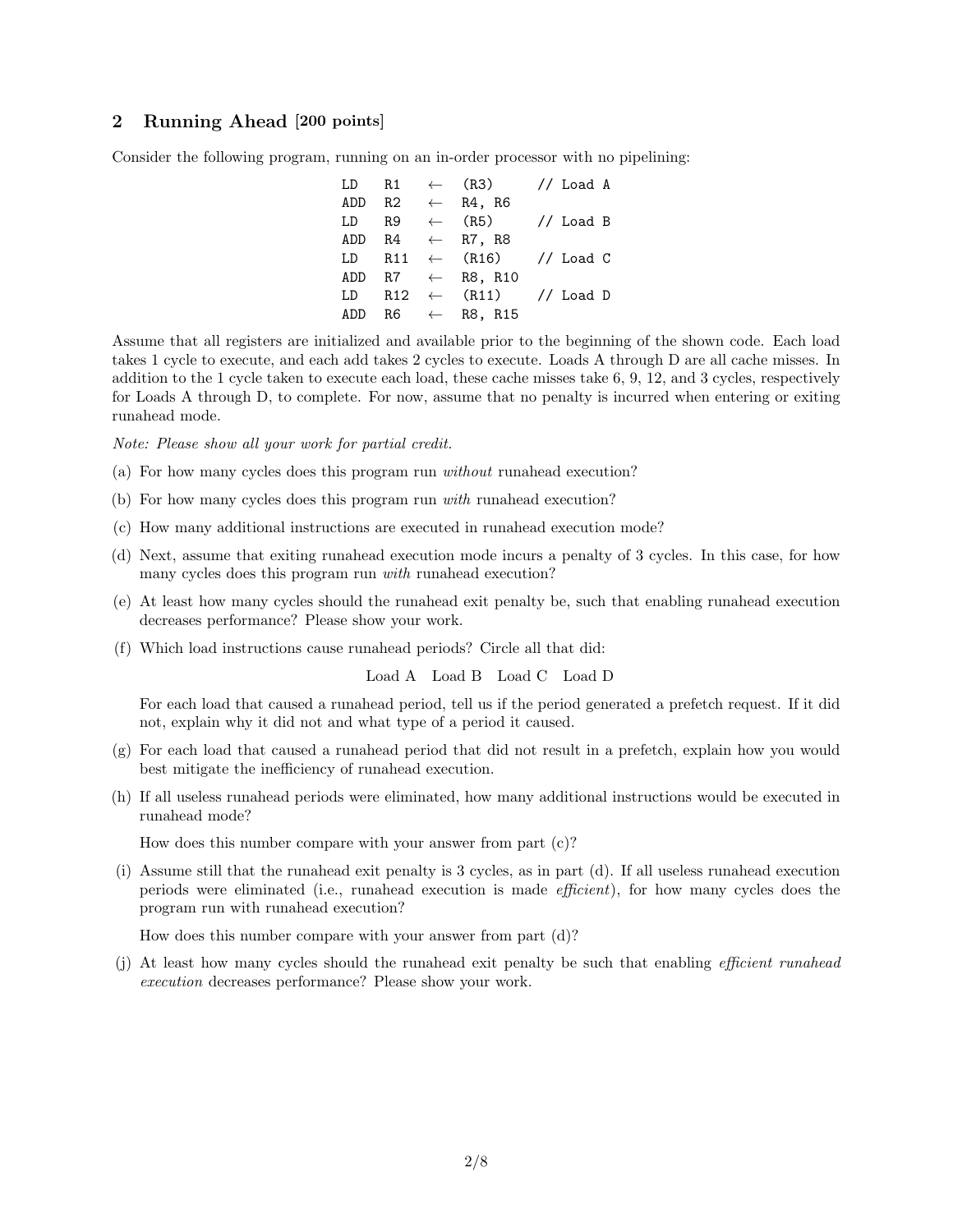### 3 Prefetching [150 points]

An architect is designing the prefetch engine for his machine. He first runs two applications A and B on the machine, with a stride prefetcher.

#### Application A:

```
uint8_t a[1000];
sum = 0;
for (i = 0; i < 1000; i += 4){
    sum += a[i];
}
```
#### Application B:

```
uint8_t a[1000];
sum = 0;
for (i = 1; i < 1000; i \neq 4){
    sum += a[i];
}
```
i and sum are in registers, while the array a is in memory. A cache block is 4 bytes in size.

- (a) What is the prefetch accuracy and coverage for applications A and B using a stride prefetcher. This stride prefetcher detects the stride between two consecutive memory accesses and prefetches the cache block at this stride distance from the currently accessed block.
- (b) Suggest a prefetcher that would provide better accuracy and coverage for i) application A? ii) application B?
- (c) Would you suggest using runahead execution for i) application A. Why or why not?
	- ii) application B. Why or why not?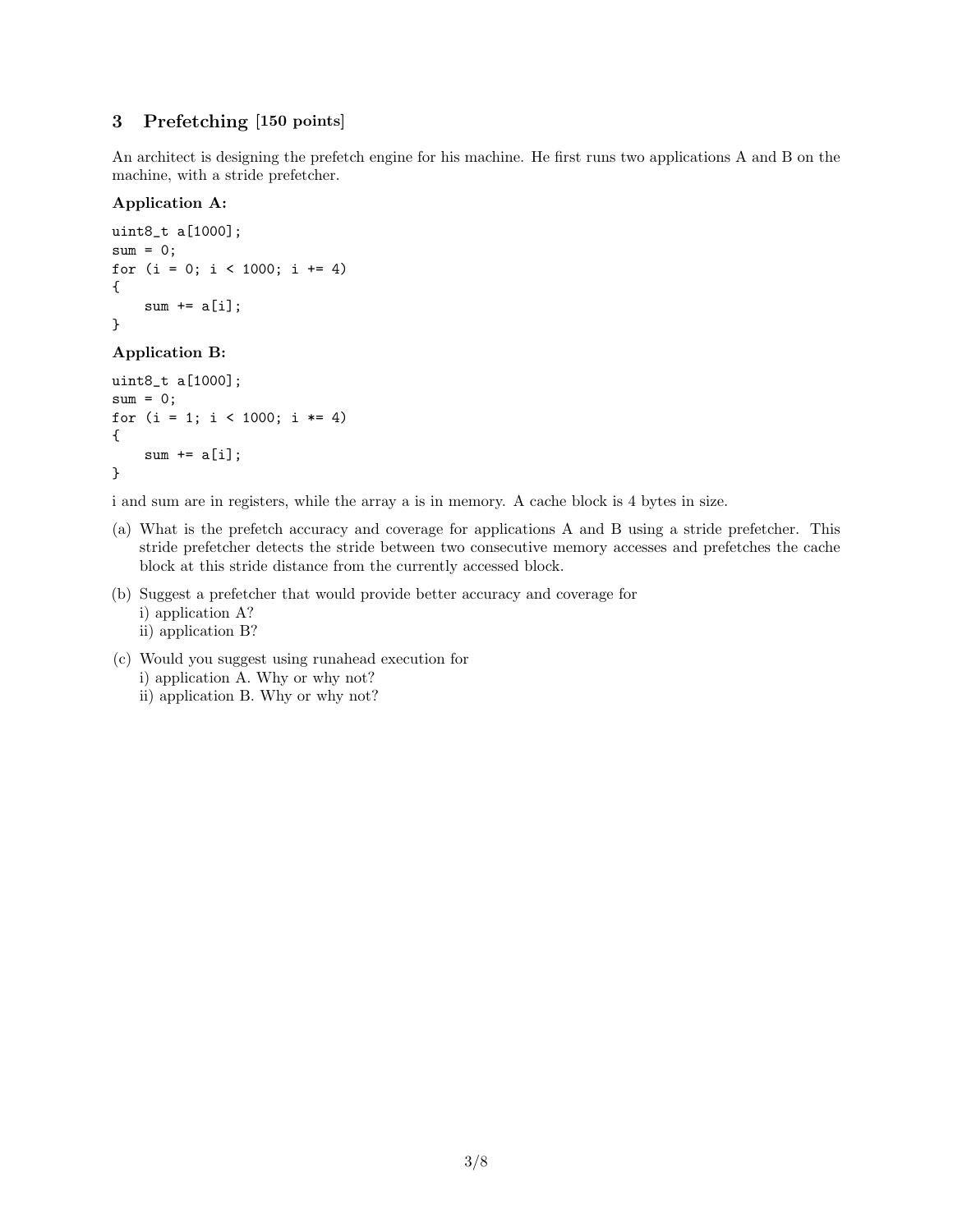#### 4 More Prefetching [200 points]

A processor is observed to have the following access pattern to cache blocks. Note that the addresses are cache block addresses, not byte addresses. This pattern is repeated for a large number of iterations.

Access Pattern P:  $A$ ,  $A + 3$ ,  $A + 6$ ,  $A$ ,  $A + 5$ 

Each cache block is 8KB. The hardware has a fully associative cache with LRU replacement policy and a total size of 24KB.

None of the prefetchers mentioned in this problem employ confidence bits, but they all start out with empty tables at the beginning of the access stream shown above. Unless otherwise stated, assume that 1) each access is separated long enough in time such that all prefetches issued can complete before the next access happens, and 2) the prefetchers have large enough resources to detect and store access patterns.

(a) You have a stream prefetcher (i.e., a next-N-block prefetcher), but you dont know the prefetch degree (N) of it. However, you have a magical tool that displays the coverage and accuracy of the prefetcher. When you run a large number of repetitions of access pattern P, you get  $40\%$  coverage and  $10\%$  accuracy. What is the degree of this prefetcher (how many next blocks does it prefetch)?

(b) You didnt like the performance of the stream prefetcher, so you switched to a PC-based stride prefetcher that issues prefetch requests based on the stride detected for each memory instruction. Assume all memory accesses are incurred by the *same* load instruction (i.e., the same PC value) and the initial stride value for the prefetcher is set to 0.

Circle which of the cache block addresses are prefetched by this prefetcher:

A, A + 3, A + 6, A, A + 5 A, A + 3, A + 6, A, A + 5<br>A, A + 3, A + 6, A, A + 5  $A, A + 3, A + 6, A,$ A, A + 3, A + 6, A, A + 5

Explain:

(c) Stride prefetcher couldnt satisfy you either. You changed to a Markov prefetcher with a correlation table of 12 entries (assume each entry can store a single address to prefetch, and remembers the most recent correlation). When all the entries are filled, the prefetcher replaces the entry that is least-recently accessed.

Circle which of the cache block addresses are prefetched by this prefetcher:

A, A + 3, A + 6, A, A + 5 A, A + 3, A + 6, A, A + 5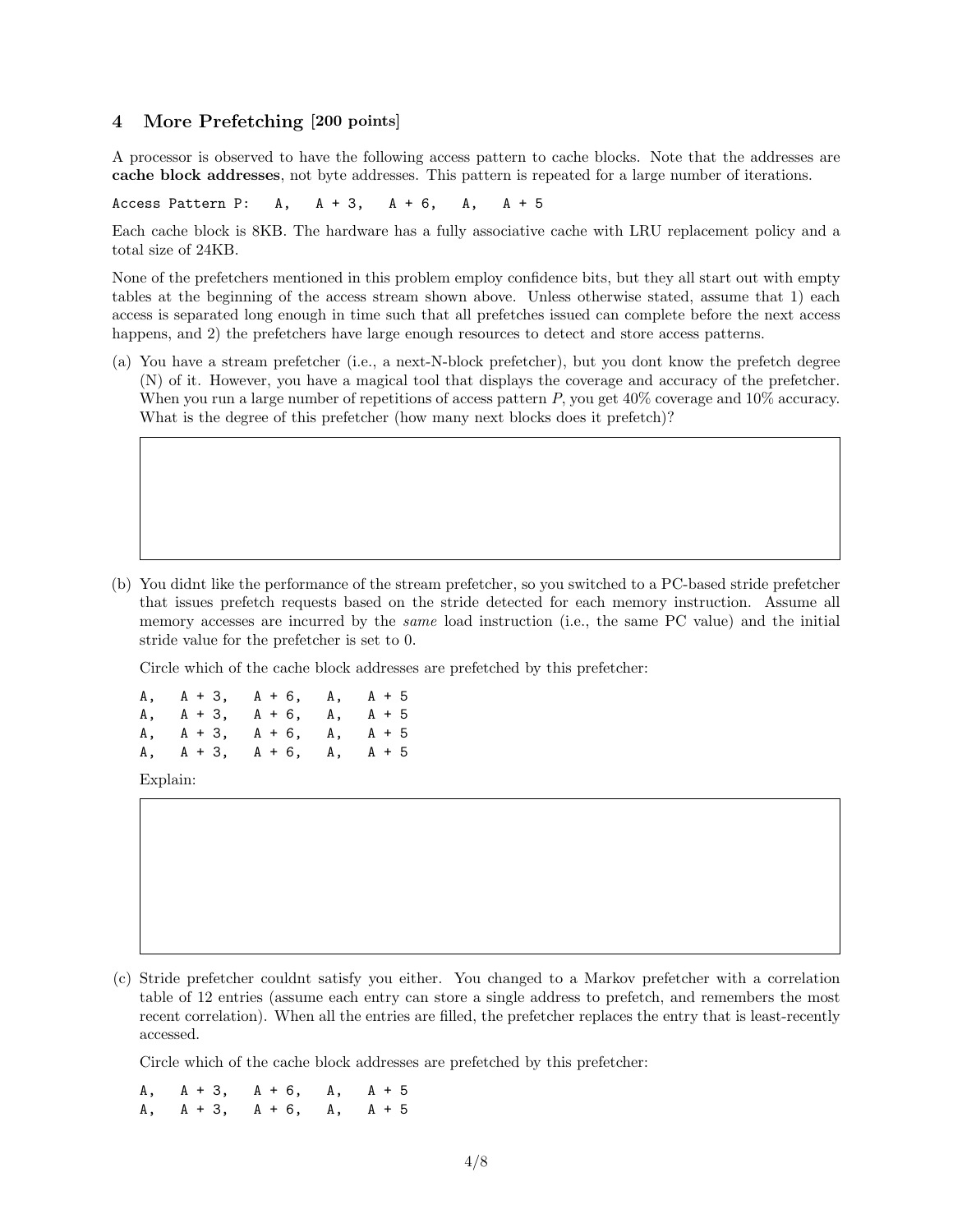A, A + 3, A + 6, A, A + 5 A, A + 3, A + 6, A, A + 5

Explain:

(d) Just in terms of coverage, after how many repetitions of access pattern P does the Markov prefetcher from part (c) start to outperform the stream prefetcher from part (a), if it can at all? Show your work.

(e) You think having a correlation table of 12 entries makes the hardware too costly, and want to reduce the number of correlation table entries for the Markov prefetcher. What is the minimum number of entries that gives the same prefetcher performance as 12 entries? Similar to the last part, assume each entry can store a single next address to prefetch, and remembers the most recent correlation. Show your work.

(f) Your friend is running the same program on a different machine that has a Markov prefetcher with 2 entries. The same assumptions from part (e) apply.

Circle which of the cache block addresses are prefetched by the prefetcher:

A, A + 3, A + 6, A, A + 5 A, A + 3, A + 6, A, A + 5 A, A + 3, A + 6, A, A + 5 A, A + 3, A + 6, A, A + 5

Explain: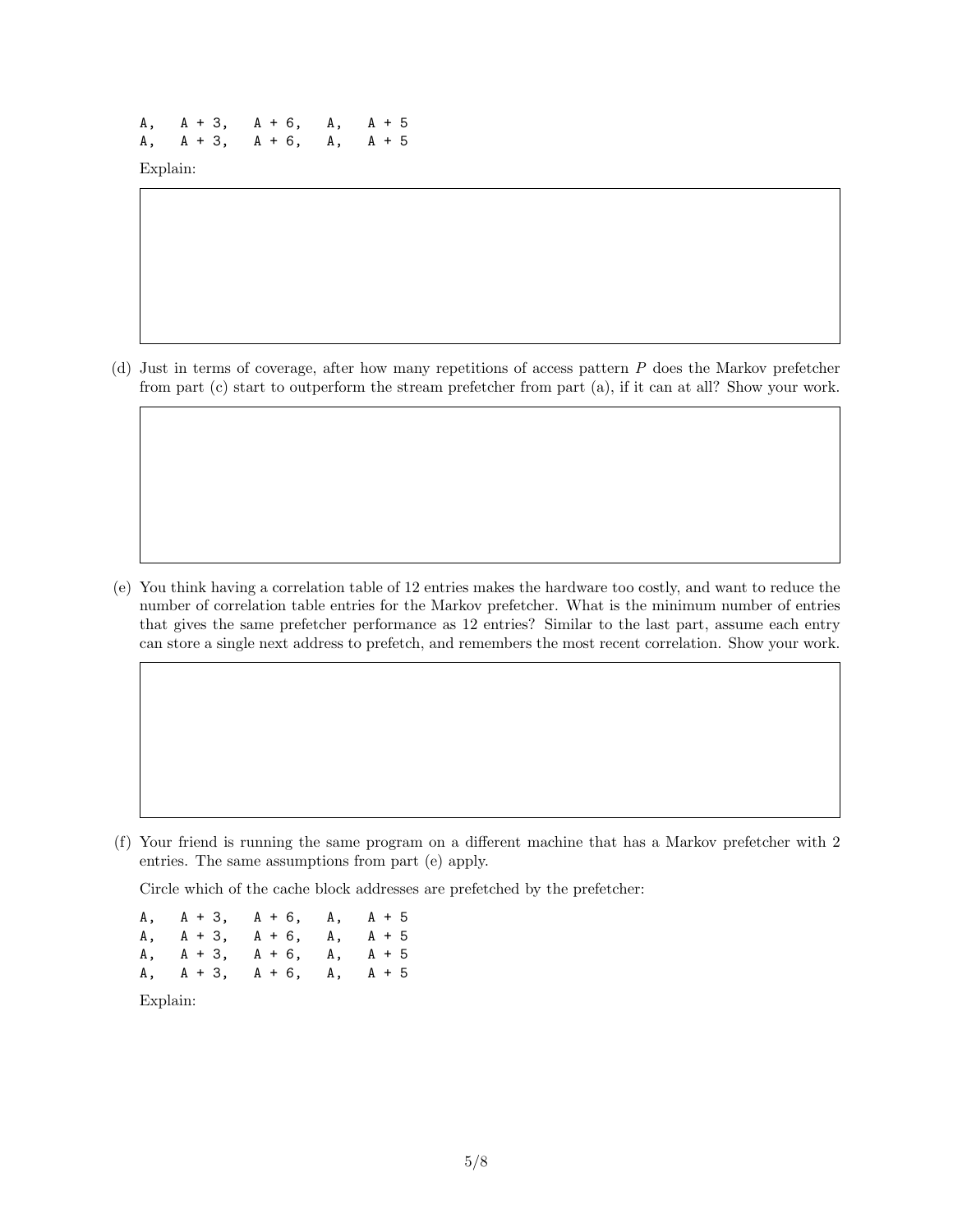(g) As an avid computer architect, you decide to update the processor by increasing the cache size to 32KB with the same cache block size. Assume you will be only running a program with the same access pattern P for a large number of iterations (i.e., one trillion), describe a prefetcher that provides smaller memory bandwidth consumption than the baseline without a prefetcher.

Explain: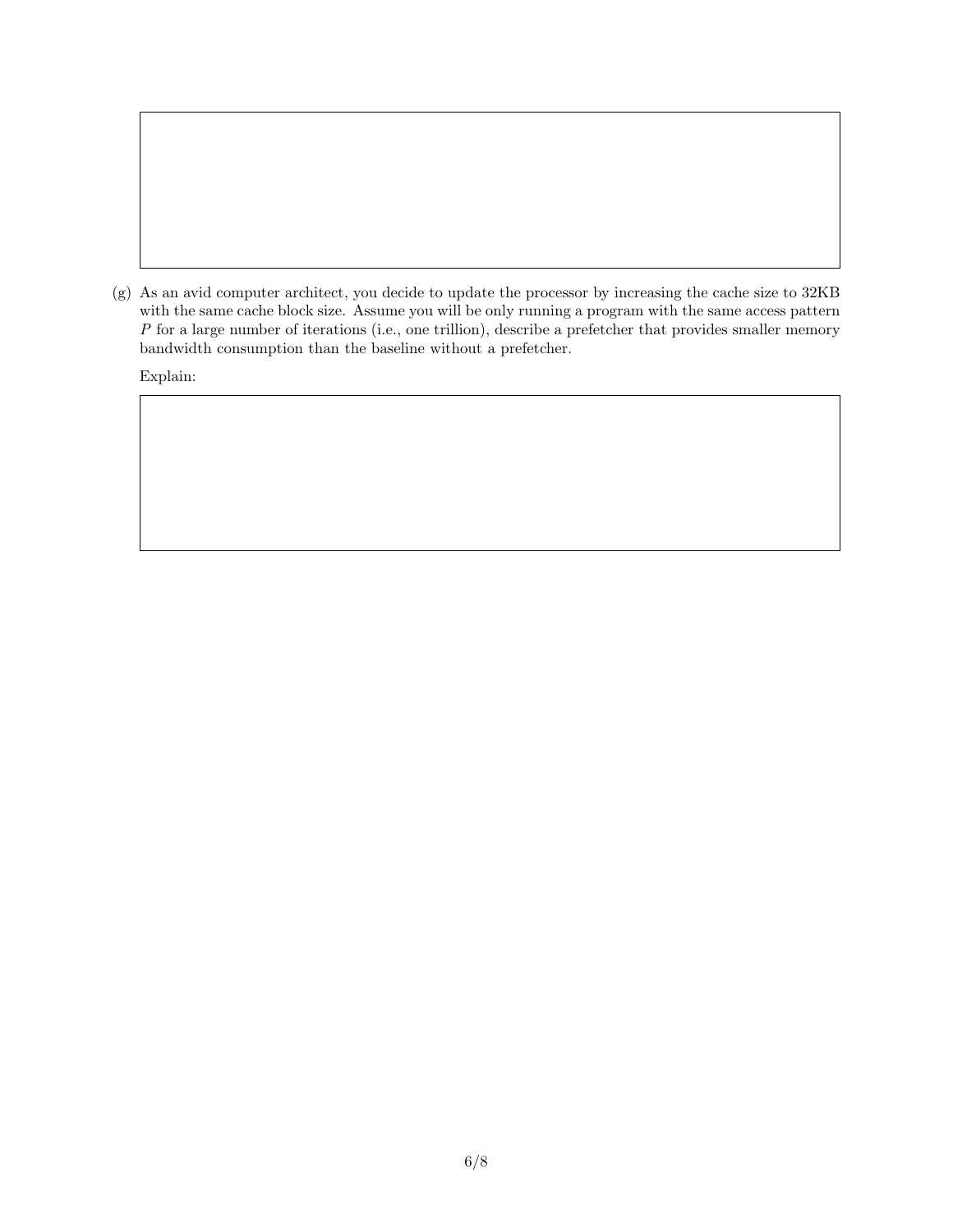## 5 Markov Prefetchers vs. Runahead Execution [100 points]

- (a) Provide two advantages of runahead execution over Markov prefetchers.
- (b) Provide two advantages of Markov prefetchers over runahead execution.
- (c) Describe one memory access pattern in which runahead execution performs better than Markov prefetchers. Show pseudo-code.
- (d) Describe one memory access pattern in which runahead execution performs worse than Markov prefetchers. Show pseudo-code.